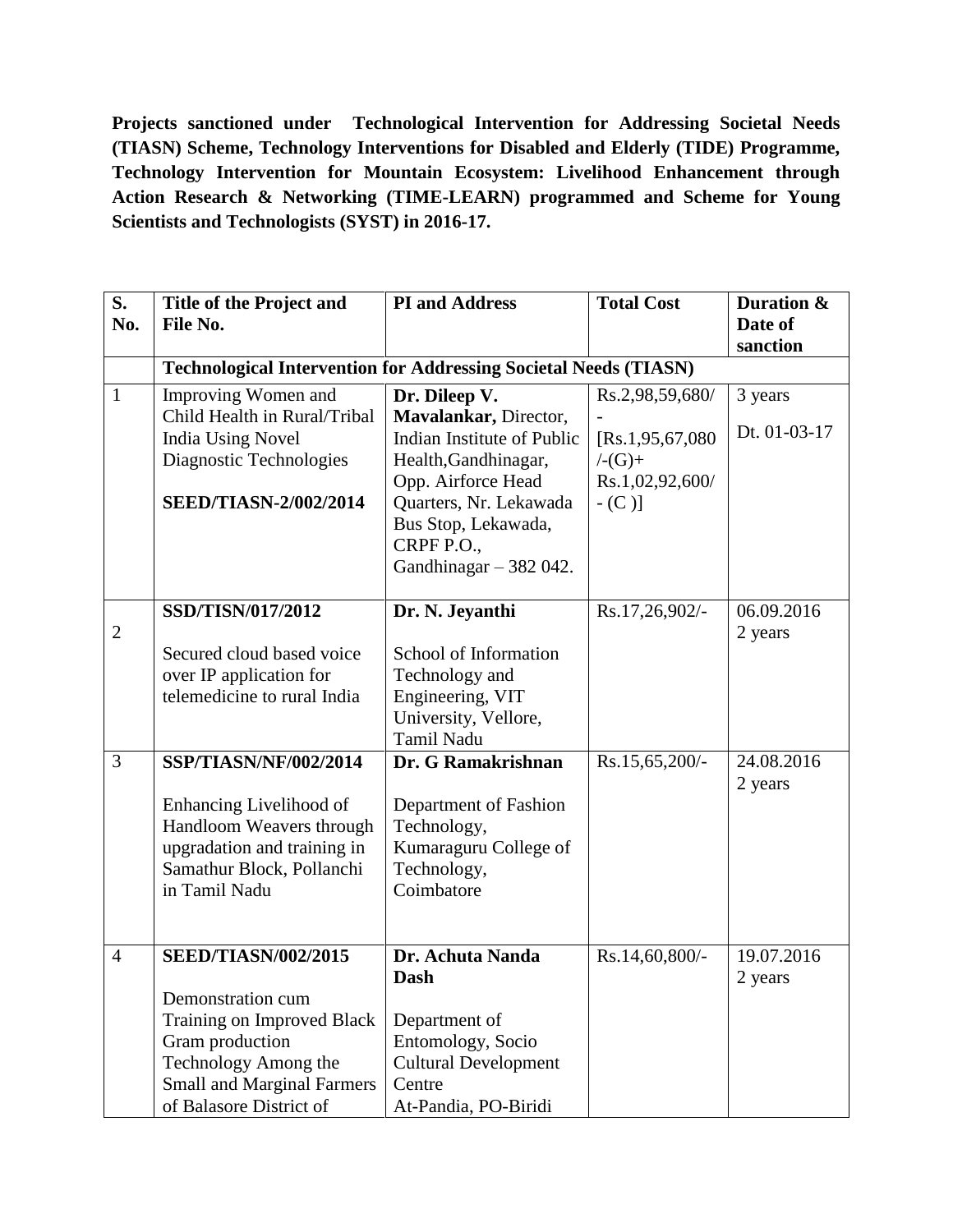|                | Odisha                                                                                                                                                                                                                                              | Road, Jagatsinghpur -<br>754103, Odisha                                                                                                                                                  |                                                                |                       |
|----------------|-----------------------------------------------------------------------------------------------------------------------------------------------------------------------------------------------------------------------------------------------------|------------------------------------------------------------------------------------------------------------------------------------------------------------------------------------------|----------------------------------------------------------------|-----------------------|
| 5              | <b>SEED/TIASN/014/2015</b><br><b>Integration of Societal</b><br><b>Approach for Transforming</b><br><b>Weaker Section</b><br>Communities to their<br>Continuous Upliftment<br>through Innovation of<br><b>Different Sustainable</b><br>Technologies | Dr. Somnath Saha<br>Agriculture, Community<br>for Social Work, 84,<br>Rabindra Pally, P.O.<br>Shyamnagar, District:<br>North 24 Parganas,<br>West Bengal $-743127$                       | Rs.15,92,800/-                                                 | 17.02.2017<br>2 Years |
| 6              | <b>SEED/TIASN/001/2016</b><br><b>Heliostat based Solar Park</b><br>(Heating & Generation<br>Combined)                                                                                                                                               | Dr. Hardeep Singh<br><b>Ryait</b><br>Electronics and<br><b>Computer Engineering</b><br>Baba Banda Singh<br>Bahadur Engineering<br>College, Chandigarh<br>Road Fatehgarh Sahib-<br>140407 | Rs.9,19,844/-                                                  | 21.06.2016<br>2 years |
|                |                                                                                                                                                                                                                                                     |                                                                                                                                                                                          |                                                                |                       |
| $\overline{7}$ | <b>SEED/TIASN/002/2016</b><br>Comparative Study of<br>Different Drugs Loaded<br>Nano_Carrier Topical<br>Modules for Treatment of<br>Psoriasis                                                                                                       | Dr. Raj Kumar<br><b>Narang</b><br>ISF College of<br>Pharmacy, Moga,<br>Punjab $-142001$                                                                                                  | $Total =$<br>Rs.36,00,360/-<br>$DST$ Share =<br>Rs.28,57,360/- | 29.07.2016<br>3 years |
| 8              | <b>SEED/TIASN/010/2016</b><br>Production of health<br>promoting Eggs from<br>Backyard poultry in<br>Namakkal District                                                                                                                               | Dr. M. Moorthy<br>Department of<br>Veterinary and Animal<br><b>Husbandry Extension</b><br><b>Education Veterinary</b><br>College and Research<br>Institute, Namakkal -<br>637002         | Rs.13,13,060/-                                                 | 05.01.2017<br>3 years |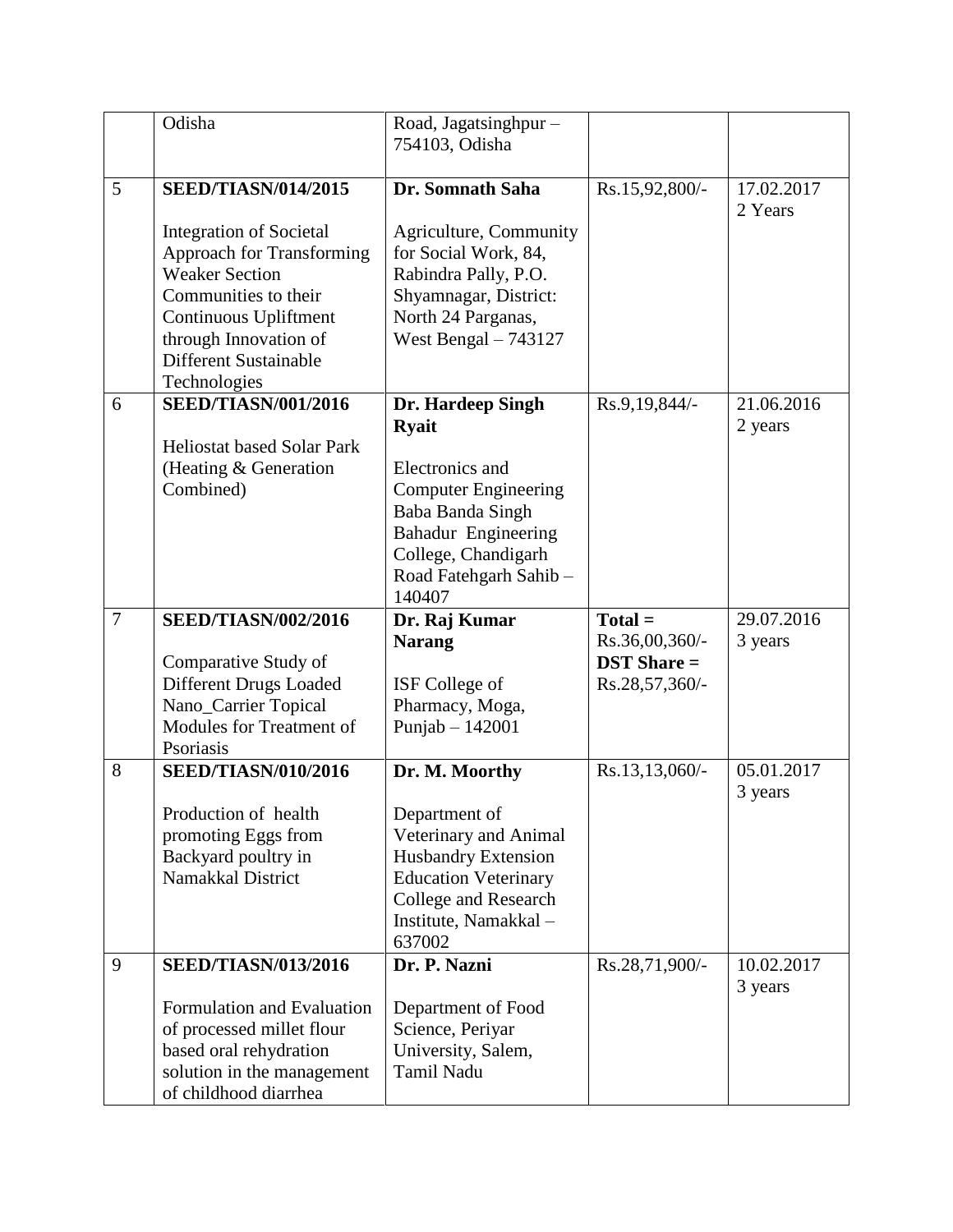| 10 | <b>SEED/TIASN/019/2016</b>      | Dr. Vinod Kumar            | Rs.19,19,800/-    | 06.03.2017 |
|----|---------------------------------|----------------------------|-------------------|------------|
|    |                                 |                            |                   | 2 years    |
|    | Earth Powered Light             | Chandigarh University,     |                   |            |
|    |                                 | Garuan, Mohali, Punjab-    |                   |            |
|    |                                 | 140413                     |                   |            |
| 11 | SP/WS/006/2013                  | Mr. Sanasam                | Total cost $=$    | 20.09.2016 |
|    |                                 | <b>Subhamenon Singh</b>    | Rs.33,22,800/-    | 3 years    |
|    | <b>Integrated Stone Carving</b> |                            |                   |            |
|    | and Making of construction      | <b>Manipur Educational</b> | <b>DST</b> share= |            |
|    | materials using sandstone       | Development and            | $Rs.25,22,400/-$  |            |
|    | and serpentinites in Manipur    | Research Association,      |                   |            |
|    |                                 | Imphal West, Manipur       |                   |            |

## **Technology Interventions for Disabled and Elderly (TIDE) Programme**

| Sl.<br>No.       | Titled of the project                                                                                                                                              | <b>Name of the Principal Investigator</b><br>and Details of the Organization                                                                                                                                           | <b>Total Cost</b><br>and<br><b>Duration</b>           |
|------------------|--------------------------------------------------------------------------------------------------------------------------------------------------------------------|------------------------------------------------------------------------------------------------------------------------------------------------------------------------------------------------------------------------|-------------------------------------------------------|
| 1.               | Collision<br>and<br>Navigator<br>Avoidance<br>for<br>System<br><b>Visually Impaired</b><br>SEED/TIDE/038/2015                                                      | Dr. Krishnarao Venkatesh<br>Department of Computer Science and<br>Engineering, Nitte Meenakshi Institute<br>Technology, P.O. No.<br>of<br>6429,<br>Govindapura, Gollahalli, Yelahanka,<br>Bangalore-560 064, Karnataka | Rs.<br>66,48,455/-<br>$(3 \text{ years})$             |
| 2.               | <b>Biosensor</b><br><b>Based</b><br>Control<br>Interface for Lifelike Mobility<br>of a Trans-radial Prosthetic<br>Arm<br>SEED/TIDE/034/2015                        | P. Shiva Subhashini<br>Department of Biomedical Engineering,<br>B V Raju Institute of Technology,<br>Narsapur - 202 313, Medak district,<br>Telangana State                                                            | R <sub>s</sub> .<br>65,20,731/<br>$(3 \text{ years})$ |
| 3.               | and Validate<br>To Develop<br>Automated Home<br>Amsler<br>(E-AMSLER)<br>Grid<br>for<br>Screening Sight Threatening<br>Eye (Macular) Diseases<br>SEED/TIDE/015/2014 | Dr. Ramesh S Ve<br>Department of Optometry, School of<br>Health<br>Sciences,<br>Allied<br>Manipal<br>University,<br>Manipal<br>576<br>104.<br>$\equiv$<br>Karnataka                                                    | Rs.<br>30,51,699/-<br>$(2 \text{ years})$             |
| $\overline{4}$ . | Development of Adhesive<br>Tactile Walking<br>Surface                                                                                                              | Dr. R. Vijaya Prakash                                                                                                                                                                                                  | Rs.                                                   |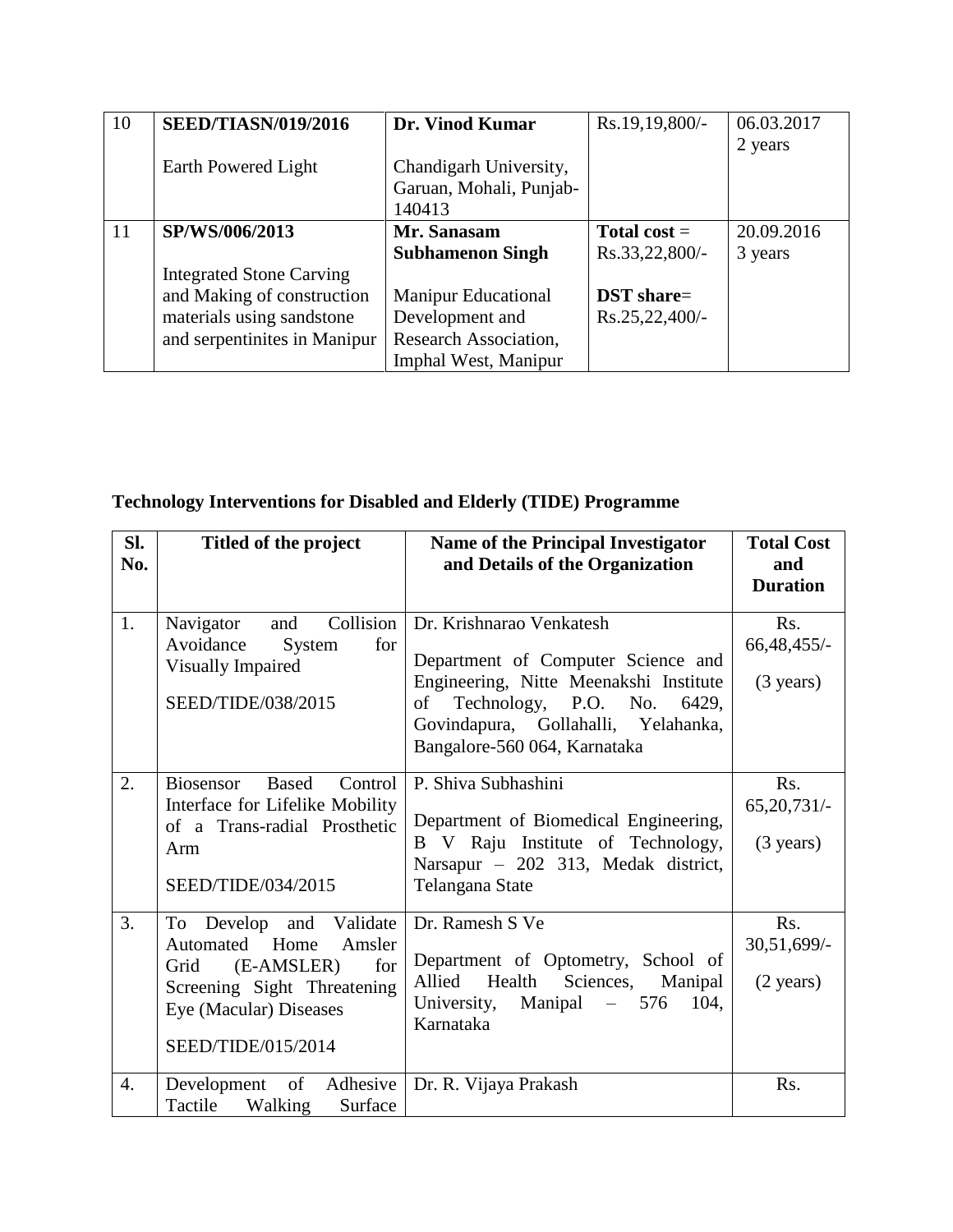|    | Indicator for Elderly<br>and<br><b>Visually Impaired People</b><br>SEED/TIDE/035/2015                                                                                                | Department of Computer Science and<br>Engineering, SR Engineering College,<br>Anathasagar, Hasanparthy, Warangal-<br>506 371                                                                                                                                                                                                 | 84,42,936/-<br>$(3 \text{ years})$        |
|----|--------------------------------------------------------------------------------------------------------------------------------------------------------------------------------------|------------------------------------------------------------------------------------------------------------------------------------------------------------------------------------------------------------------------------------------------------------------------------------------------------------------------------|-------------------------------------------|
| 5. | Design<br>Fabrication<br>and<br>Characterization of<br><b>MEMS</b><br>Microphone<br>with<br>Signal<br>Conditioning Circuitry<br>for<br>Hearing Aid Application<br>SEED/TIDE/036/2015 | Prof. Veda Sandeep Nagaraja,<br>of<br>$\&$<br>Electronics<br>Department<br>Communication Engineering,<br>Nitte<br>Meenakshi Institute of Technology, P.O.<br>Govindapura, Gollahalli,<br>No. 6429,<br>Bangalore-560<br>Yelahanka,<br>064,<br>Karnataka                                                                       | Rs.<br>46,72,581/-<br>$(3 \text{ years})$ |
| 6. | Automatic generation of sign<br>language from Hindi Text for<br>communication and education<br>of hearing impaired people<br>SEED/TIDE/011/2015                                      | Dr. Parteek Kumar<br>Department of Computer Science &<br>Engineering, Thapar University, Patiala-<br>147004                                                                                                                                                                                                                  | Rs.<br>17,26,560/-<br>$(3 \text{ years})$ |
| 7. | A Visualization framework to<br>enhance<br>the<br>learning<br>of<br>hearing impaired children<br>SEED/TIDE/012/2015                                                                  | Dr. R. Kumar<br>Department of Information Technology,<br>Engineering<br>Rajalakshmi<br>College,<br>Rajalakshmi Nagar, Thandalam, Chennai<br>$-602105$                                                                                                                                                                        | Rs.<br>28,56,803/-<br>$(2 \text{ years})$ |
| 8. | TOBY Playpad for Computer<br>Assisted<br>Intervention<br>for<br>Children with Autism in India<br>SEED/TIDE/051/2013                                                                  | Dr. Nidhi Singhal,<br>Action for Autism, Pocket 7 & 8, Jasola<br>Vihar, New Delhi $-110025$                                                                                                                                                                                                                                  | Rs.<br>28,23,600/-<br>$(3 \text{ years})$ |
| 9. | of<br>Development<br>Locating, Anti-microbial and<br>Adaptive Gutta Percha Points<br>for Root Canal Applications<br>SEED/TIDE/024/2015/SRM                                           | Apex   Dr. S. Mahalaxmi<br>Department of Conservative Dentistry<br>and Endodontics, SRM Dental College,<br>Bharathi Salai, Ramapuram Campus,<br>Chennai - 600 089, Tamil Nadu<br>$\&$<br>Dr. G Rajkumar<br>Physics,<br>Department<br>Easwari<br>of<br>Engineering<br>College,<br>Ramapuram,<br>Chennai - 600 089, Tamil Nadu | Rs.<br>34,82,190/-<br>$(3 \text{ years})$ |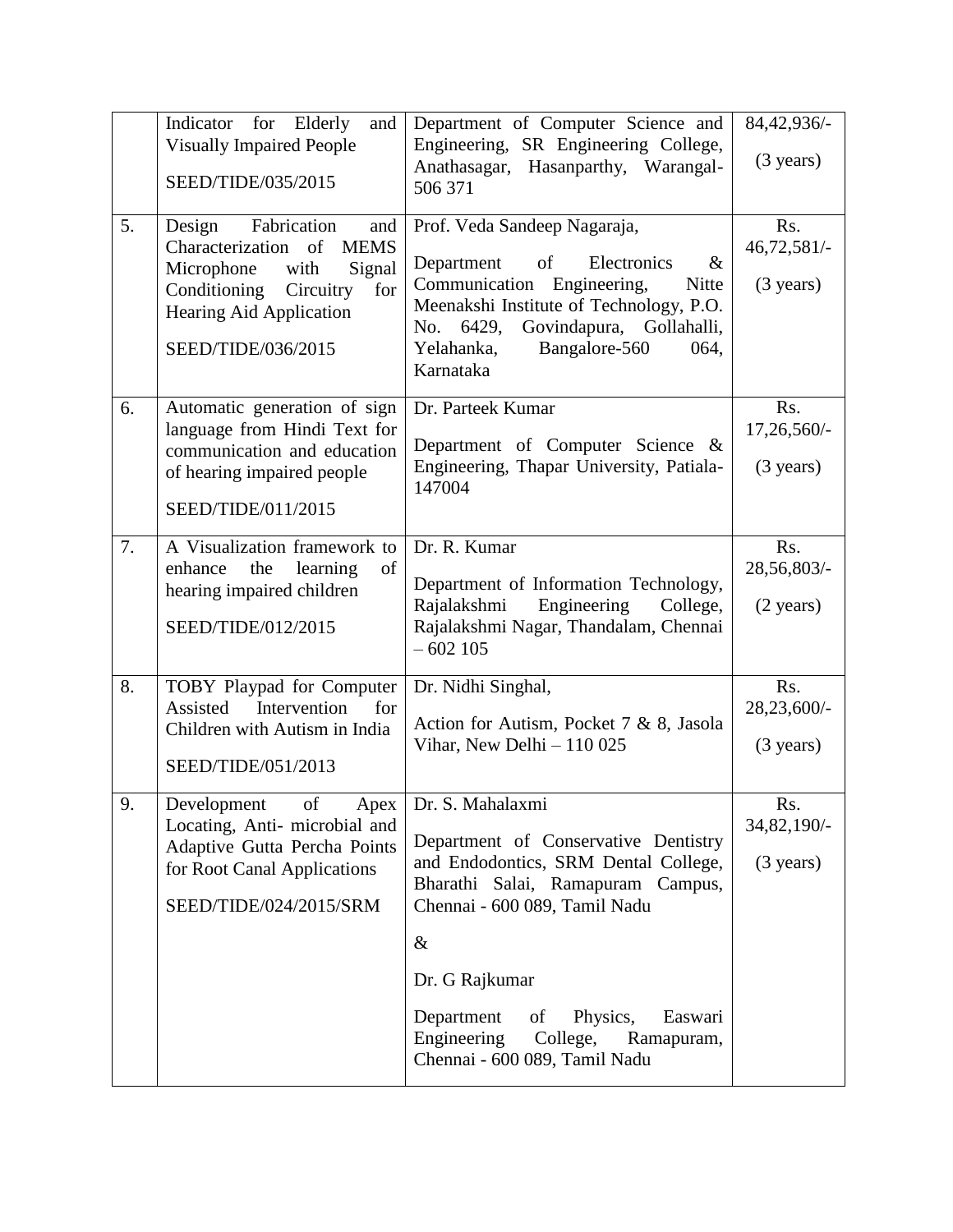| 10. | On Board Phase 2: Design,                                                                                            | Prof. M. Balakrishnan                                                                                                                                                  | R <sub>s</sub> .                                          |
|-----|----------------------------------------------------------------------------------------------------------------------|------------------------------------------------------------------------------------------------------------------------------------------------------------------------|-----------------------------------------------------------|
|     | implementation and testing of<br>improved version based on<br>feedback from the pilot trial<br>SEED/TIDE/008/2012-II | Department of Computer Science and<br>Engineering, Indian Institute<br>of<br>Technology Delhi, Hauzkhas, New Delhi<br>$-110016$                                        | 46,12,740/<br>(9 Months)                                  |
| 11. | machine<br>Visual – Verbal<br>interpreter fostering Hearing<br><b>Impaired Elderly</b><br>SEED/TIDE/013/2014         | Dr. P V V Kishore<br>Electronics<br>of<br>$\&$<br>Department<br>Communication<br>Engineering, KL<br>University, Green Fields, Vaddeswaram-<br>522 502, Guntur District | R <sub>s</sub> .<br>$62,65,037/$ -<br>$(3 \text{ years})$ |

## **Technology Intervention for Mountain Ecosystem: Livelihood Enhancement through Action Research & Networking (TIME-LEARN) programme**

| S.             | Title of the Project and     | <b>PI</b> and Address | <b>Total Cost</b>      | <b>Duration</b> | 1 <sup>st</sup>    |
|----------------|------------------------------|-----------------------|------------------------|-----------------|--------------------|
| No.            | File No.                     |                       |                        | & Date of       | <b>Installment</b> |
|                |                              |                       |                        | sanction        |                    |
| $\mathbf{1}$   | Promotion of Soil and        | Dr. R. K.             | Rs. $47,35,000/$ - (T) | 3 Years         | Rs.                |
|                | <b>Water Conservation</b>    | Srivastava,           | $Rs. 27,94,000/-(G)$   |                 | 08,00,000/-        |
|                | Technologies for             | Associate             | Rs. $19,41,000/$ - (C) |                 | (G)                |
|                | <b>Improving Agriculture</b> | Professor             |                        | Dt. - 23-02-    | Rs.                |
|                | System in Rainfed Area       | Division of           |                        | 2017            | 19,41,000/-        |
|                | of Jammu District.           | Agricultural          |                        |                 | (C)                |
|                |                              | Engineering           |                        |                 |                    |
|                | <b>SEED/TIME/001/2014</b>    | SKUAST-J,             |                        |                 | Dt.-23-02-         |
|                |                              | Chatha, Jammu-        |                        |                 | 2017               |
|                |                              | 180 009               |                        |                 |                    |
|                |                              | Jammu and             |                        |                 |                    |
|                |                              | Kashmir.              |                        |                 |                    |
| $\overline{2}$ | Appropriate                  | Mr. Pankaj            | $Rs. 31,60,000/-(T)$   | 2.5 Years       | Rs.11,99,00        |
|                | technological                | Chandan, Head,        | $Rs.26,28,000/-(G)$    |                 | $0/- (G)$          |
|                | interventions for            | Western               | $Rs.05,32,000/-(C)$    |                 | Rs.05,32,00        |
|                | addressing human-            | Himalayas             |                        | Dt.-10-08-      | $0$ /-(C)          |
|                | wildlife conflict in Pir     | Landscape,            |                        | 2016            |                    |
|                | Panjal, Jammu and            | WWF-India,            |                        |                 | Dt. - $10-08$ -    |
|                | Kashmir                      | Rajouri, J&K -        |                        |                 | 2016               |
|                |                              | 185 131 &             |                        |                 |                    |
|                | <b>SEED/TIME/002/2014</b>    | Department of         |                        |                 |                    |
|                |                              | Wildlife              |                        |                 |                    |
|                |                              | Protection, J and     |                        |                 |                    |
|                |                              | K.                    |                        |                 |                    |
| 3              | Scientific intervention to   | Dr. Rajesh            | $Rs. 39,74,430/- (T)$  | 3 Years         | Rs.17,40,00        |
|                | improve production in        | Katoch,               | $Rs.17,40,000/-(C)$    |                 | $0/-$ (C)          |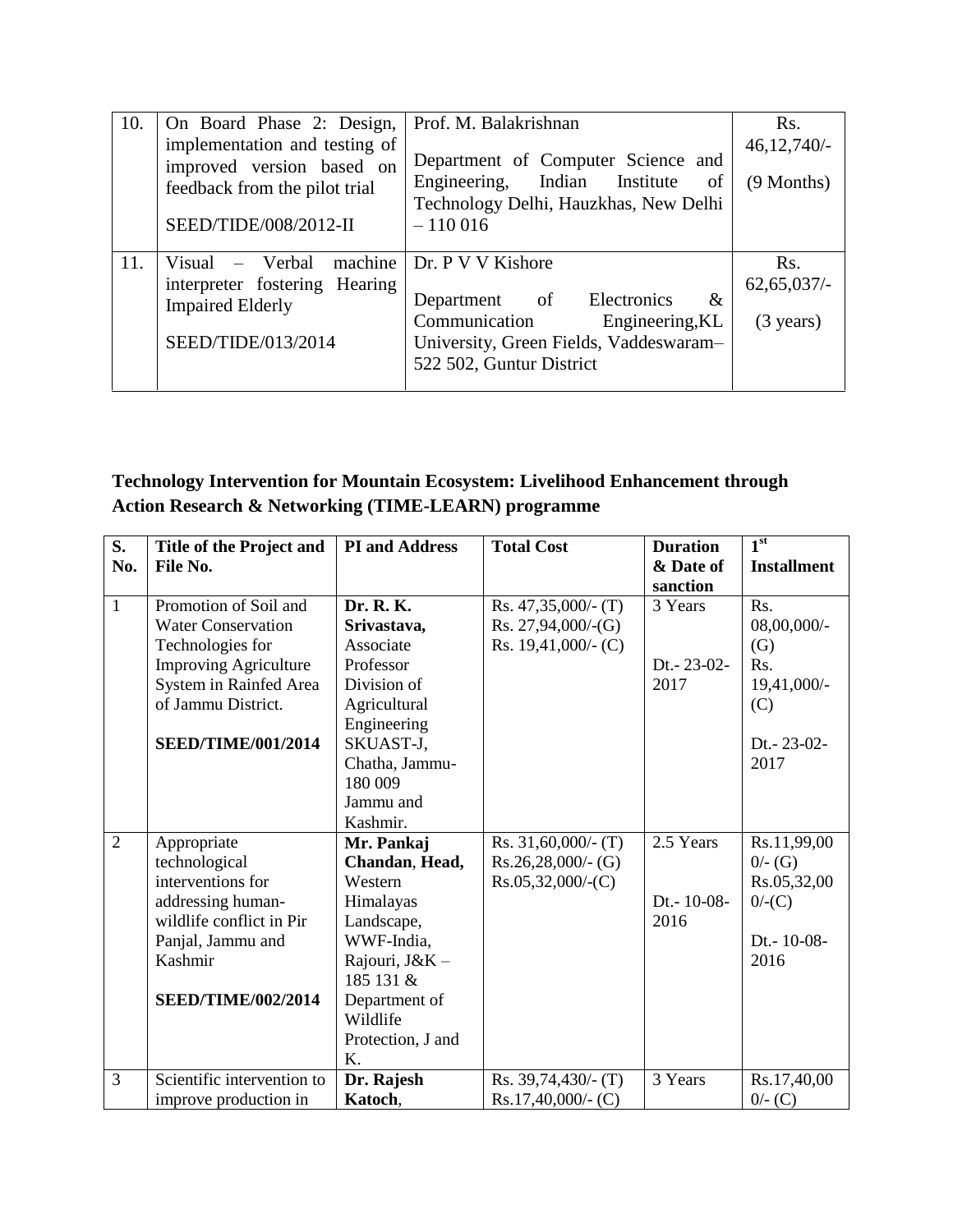|                | dairy, poultry,            | Faculty of                | $Rs.22,34,430/-(G)$   |           | Rs.07,00,00  |
|----------------|----------------------------|---------------------------|-----------------------|-----------|--------------|
|                | beekeeping and value       | Veterinary                |                       | Dt-01-07- | $0/- (G)$    |
|                | addition of animal         | Science and               |                       | 2016      |              |
|                | products in low hills rain | Animal                    |                       |           | Dt.- 01-07-  |
|                |                            |                           |                       |           | 2016         |
|                | fed areas of Jammu         | Husbandry, Sher-          |                       |           |              |
|                | Region.                    | e-Kashmir                 |                       |           |              |
|                |                            | University of             |                       |           |              |
|                | <b>SEED/TIME/003/2014</b>  | Agricultural              |                       |           |              |
|                |                            | Sciences and              |                       |           |              |
|                |                            | Technology of             |                       |           |              |
|                |                            | Jammu, R. S.              |                       |           |              |
|                |                            | Pura, J & K -             |                       |           |              |
|                |                            | 181102.                   |                       |           |              |
| $\overline{4}$ | Innovative technological   | Dr. Rizwan                | $Rs. 33,49,218/- (T)$ | 2 Years   | Rs.22,81,95  |
|                | interventions to address   | <b>Rashid</b>             | $Rs.31,89,970/-(G)$   |           | $5/- (G)$    |
|                | basic household needs of   | Asst. Professor &         | Rs.1,59,248/- (C      |           | Rs.1,59,248/ |
|                | the tribal people of       | Scientist Incharge,       |                       | Dt-04-07- | $-C$ )       |
|                | Zanskar valley.            | Highland                  |                       | 2016      |              |
|                |                            | Agriculture               |                       |           | Dt-04-07-    |
|                |                            | Research and              |                       |           | 2016         |
|                | <b>SEED/TIME/004/2014</b>  |                           |                       |           |              |
|                |                            | <b>Extension Station,</b> |                       |           |              |
|                |                            | Zanskar, Ladakh           |                       |           |              |
|                |                            | SK Univ of Agrl           |                       |           |              |
|                |                            | Sciences &                |                       |           |              |
|                |                            | Technology of             |                       |           |              |
|                |                            | Kashmir                   |                       |           |              |
|                |                            | $\&$                      |                       |           |              |
|                |                            | Dr. Lal Singh,            |                       |           |              |
|                |                            | Director,                 |                       |           |              |
|                |                            | Himalayan                 |                       |           |              |
|                |                            | Research Group,           |                       |           |              |
|                |                            | Umesh Bhavan,             |                       |           |              |
|                |                            | Chotta Shimla,            |                       |           |              |
|                |                            | Shimla -171 002,          |                       |           |              |
|                |                            | Himachal Pradesh.         |                       |           |              |
| 5              | Establishment of virus     |                           |                       |           |              |
|                |                            | Dr. Santosh               | Rs. $26,30,246$ (T)   | 3 Years   | Rs.11,00,00  |
|                | free elite mother block    | Watpade,                  |                       |           | $0/- (G)$    |
|                | of apple in the tribal     | <b>IARI</b> Regional      | $Rs.26,30,246/-(G)$   |           | Dt-01-07-    |
|                | areas of Kinnaur and       | Station, (CHC),           |                       | Dt-01-07- | 2016         |
|                | Lahaul Spiti in            | Amartara Cottage,         |                       | 2016      |              |
|                | Himachal Pradesh.          | Shimla,                   |                       |           |              |
|                |                            | $\&$                      |                       |           |              |
|                | <b>SEED/TIME/005/2014</b>  | Director,                 |                       |           |              |
|                |                            | <b>Central Potato</b>     |                       |           |              |
|                |                            | Research Institute,       |                       |           |              |
|                |                            | Shimla 171001,            |                       |           |              |
|                |                            | $\&$                      |                       |           |              |
|                |                            | <b>Hill Agriculture</b>   |                       |           |              |
|                |                            | and Rural                 |                       |           |              |
|                |                            | <b>Development</b>        |                       |           |              |
|                |                            | <b>Promotion</b>          |                       |           |              |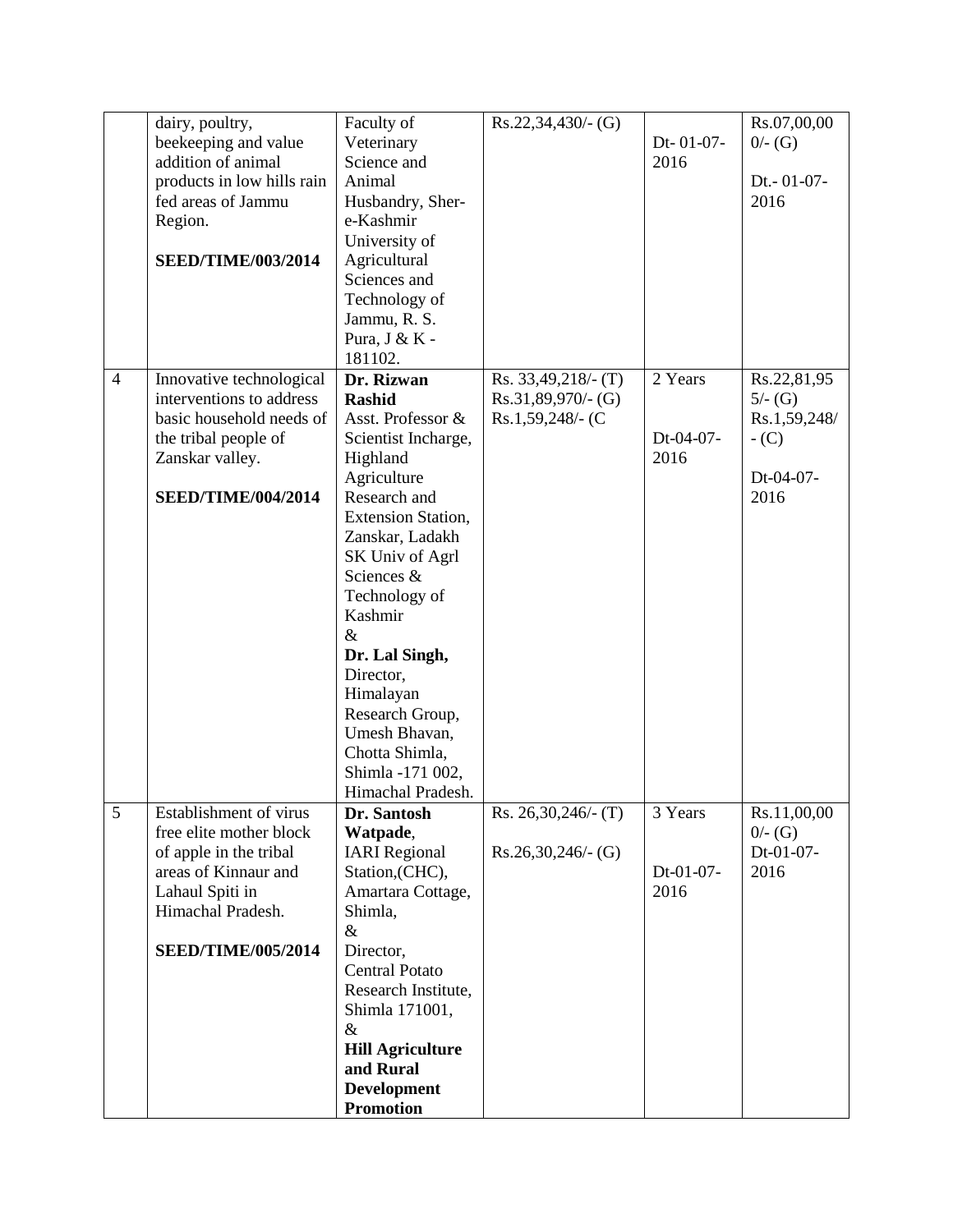|                |                            | Society, Bhasin        |                        |            |                   |
|----------------|----------------------------|------------------------|------------------------|------------|-------------------|
|                |                            | Kutir, Engine          |                        |            |                   |
|                |                            | Ghar, Sanjauli,        |                        |            |                   |
|                |                            | Shimla-171006          |                        |            |                   |
| 6              | Characterization,          | Dr. J. C Rana,         | Rs. $31,11,000/$ - (T) | 3 Years    | Rs.8,80,000/      |
|                | Conservation and           | Principal Scientist,   |                        |            | $-G$              |
|                | Protection (Registration)  | <b>National Bureau</b> | $Rs.31,11,000/-(G)$    |            | Dt-01-07-         |
|                | of Farmer's Varieties in   | of Plant Genetic       |                        | Dt-01-07-  | 2016              |
|                | Himachal Pradesh and       | Resources              |                        | 2016       |                   |
|                | Uttarakhand.               | Regional Station,      |                        |            |                   |
|                |                            | Phagli, Shimla-        |                        |            |                   |
|                | <b>SEED/TIME/006/2014</b>  | 171 004                |                        |            |                   |
|                |                            | $\&$                   |                        |            |                   |
|                |                            | Dr. T. R.              |                        |            |                   |
|                |                            | Sharma,                |                        |            |                   |
|                |                            | Professor,             |                        |            |                   |
|                |                            | Department of          |                        |            |                   |
|                |                            | Biotechnology,         |                        |            |                   |
|                |                            | CSK HPKV,              |                        |            |                   |
|                |                            | Palampur $-176$        |                        |            |                   |
|                |                            | 062 (HP)               |                        |            |                   |
|                |                            | Tel: 01894-            |                        |            |                   |
|                |                            | 230314                 |                        |            |                   |
|                |                            | $\&$                   |                        |            |                   |
|                |                            | Dr. S.K. Sharma,       |                        |            |                   |
|                |                            | <b>CSIR Emeritus</b>   |                        |            |                   |
|                |                            | Scientist,             |                        |            |                   |
|                |                            | CSIR-Institute of      |                        |            |                   |
|                |                            | Himalayan              |                        |            |                   |
|                |                            | Bioresource            |                        |            |                   |
|                |                            | Technology,            |                        |            |                   |
|                |                            | Palampur-61            |                        |            |                   |
| $\overline{7}$ | Evaluation of shelf life   | Dr. R K                | $Rs. 27,74,300/-(T)$   | 3 Years    | Rs.6,34,000       |
|                | and quality of solar dried | Aggarwal,              |                        |            | $\left( G\right)$ |
|                | products of mountain       | Assistant              | $Rs.18,19,300/-(G)$    |            | Rs.9,55,000       |
|                | horticulture crops.        | Professor,             | $Rs.9,55,000/$ - (C)   | Dt-09-08-  | (C)               |
|                |                            | Department of          |                        | 2016       |                   |
|                | <b>SEED/TIME/007/2014</b>  | Environmental          |                        |            | Dt-09-09-         |
|                |                            | Sciences, Dr. Y.S.     |                        |            | 2016              |
|                |                            | Parmar University      |                        |            |                   |
|                |                            | of Horticulture &      |                        |            |                   |
|                |                            | Forestry, Nauni,       |                        |            |                   |
|                |                            | Solan - 173230         |                        |            |                   |
|                |                            | $(HP)$ .               |                        |            |                   |
| 8              | Use of local bio-          | Dr. H.R.               | Rs. $20,67,000/$ - (T) | 3 Years    | Rs.5,76,          |
|                | resources in the hills for | Gautam,                |                        |            | $000/- (G)$       |
|                | mass production and        | Senior Scientist,      | $Rs.20,67,000/-(G)$    |            | Dt-04-08-         |
|                | popularization of          | Department of          |                        |            | 2016              |
|                | botanical bio-pesticides   | Plant Pathology,       |                        | Dt.-04-08- |                   |
|                | for the production of      | Dr. Y. S. Parmar       |                        | 2016       |                   |
|                | vegetables and flowers.    | University of          |                        |            |                   |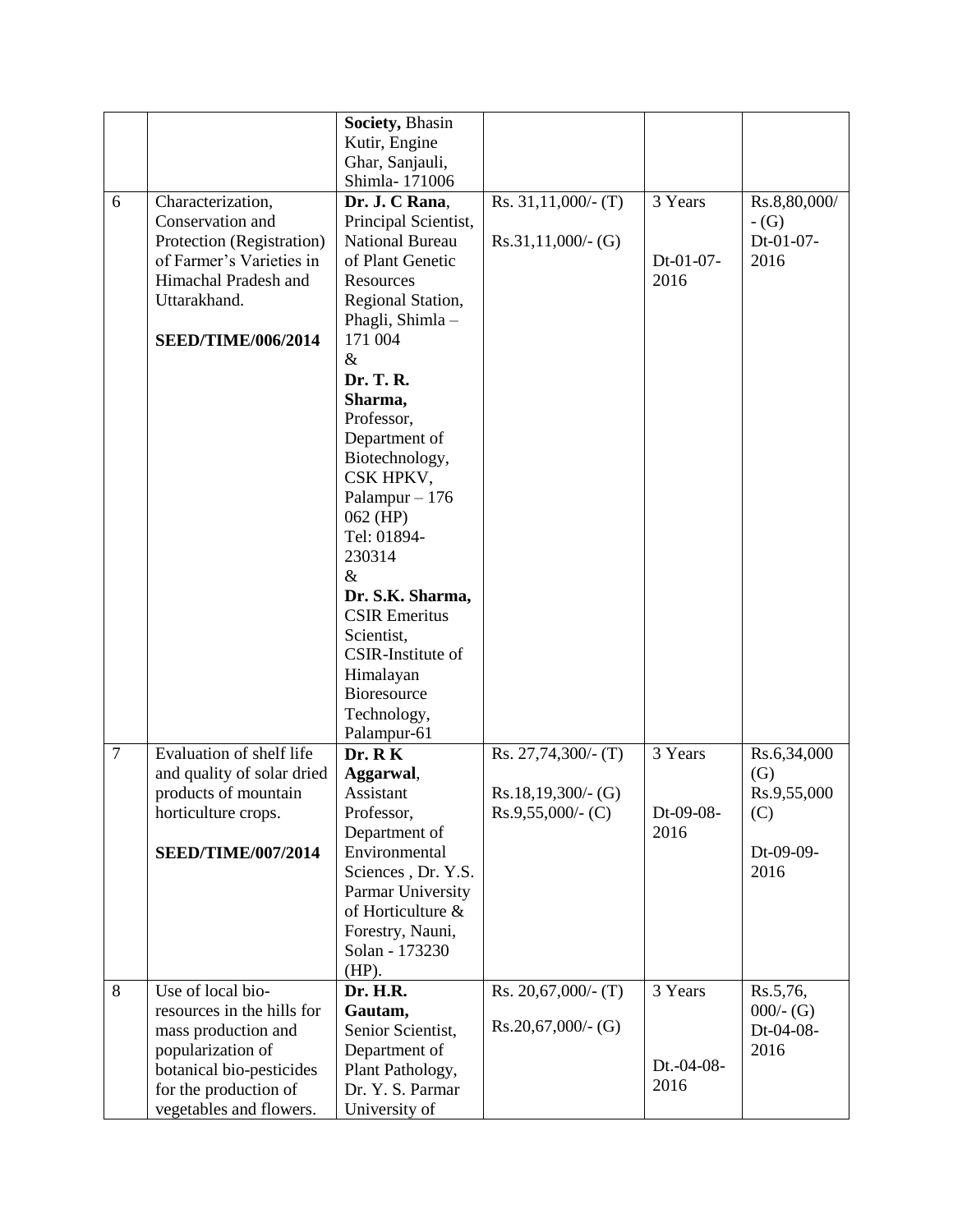|    | <b>SEED/TIME/009/2014</b>                                                                                                                                       | Horticulture and<br>Forestry, Nauni,<br>Solan - 173230 H.<br>P.                                                                                                                                                                                                                  |                                                                       |                               |                                                                       |
|----|-----------------------------------------------------------------------------------------------------------------------------------------------------------------|----------------------------------------------------------------------------------------------------------------------------------------------------------------------------------------------------------------------------------------------------------------------------------|-----------------------------------------------------------------------|-------------------------------|-----------------------------------------------------------------------|
| 9  | Pollination management,<br>indigenous bee keeping<br>in mud hives System in<br>Wet-Temperate Zone<br>(Sadar Mandi area) of<br>H.P.<br><b>SEED/TIME/010/2014</b> | Shri. Bhopinder<br>Mehta,<br>Society for<br>Farmers<br>Development,<br>Vill. Talahar,<br>P.O. Nagwaln,<br>Mandi (H.P.)<br>175121 & Dr.<br>Y.S. Parmar<br>University of<br>Horticulture &<br>Forestry, Regional<br>Horticulture<br>Research Station,<br>Bajoura, Distt.<br>Kullu. | Rs. $15,95,000/$ - (T)<br>$Rs.13,93,000/-(G)$<br>$Rs.2,02,000/$ - (C) | 2 Years<br>Dt. 07-07-<br>2016 | Rs.8,43,000/<br>$-G$<br>Rs.2,02,000/<br>$-C$ )<br>Dt. 07-07-<br>2016  |
| 10 | Up gradation of<br>conventional river rope<br>way crossings exist in<br>rural/hilly terrains over<br>main rivers.<br><b>SEED/TIME/011/2014</b>                  | Er. Ganga Ram<br>Society for<br>Technology &<br>Development<br>$(STD)$ , Village –<br>Malori, P.O.<br>Behna, Teh.<br>Sadar, Distt.<br>Mandi (H. P.)<br>175006.                                                                                                                   | Rs. $28,29,000/$ - (T)<br>$Rs.28,29,000/-(G)$                         | 3 Years<br>Dt. 19-08-<br>2016 | Rs.09,42,00<br>$0/- (G)$<br>Dt. 19-09-<br>2016                        |
| 11 | Value addition of<br>traditional and<br>underutilized<br>bioresources for<br>functional food<br>development.<br><b>SEED/TIME/013/2014</b>                       | Dr. Mahesh<br>Gupta,<br>CSIR-Institute of<br>Himalayan<br><b>Bioresource</b><br>Technology, Post<br>Box No.6,<br>Palampur $-176$<br>061, H.P.                                                                                                                                    | $Rs. 33,72,941/- (T)$<br>$RS.22, 14, 450/-(G)$<br>$Rs.11,58,491/-(C)$ | 3 Years<br>Dt. 04-08-<br>2016 | Rs.7,01,520/<br>$-G$ )<br>Rs.11,58,49<br>1/(C)<br>Dt. 04-08-<br>2016  |
| 12 | Technological<br>Interventions and<br>Networking for Basic<br>Community Needs in<br>Mountains of Himachal<br>Himalayas.<br><b>SEED/TIME/026/2014</b>            | Dr. Lal Singh,<br>Himalayan<br>Research Group,<br>Umesh Bhavan,<br>Chotta Shimla,<br>Shimla -171 002,<br>HP<br>$\&$                                                                                                                                                              | Rs. 29,64,000/- (T)<br>$Rs.27,65,000/·$ (G)<br>$Rs.01,99,000/-(C)$    | 3 Years<br>Dt. 06-07-<br>2016 | Rs.9,90,000/<br>$-G$<br>Rs.1,99,000/<br>$-$ (C)<br>Dt. 06-07-<br>2016 |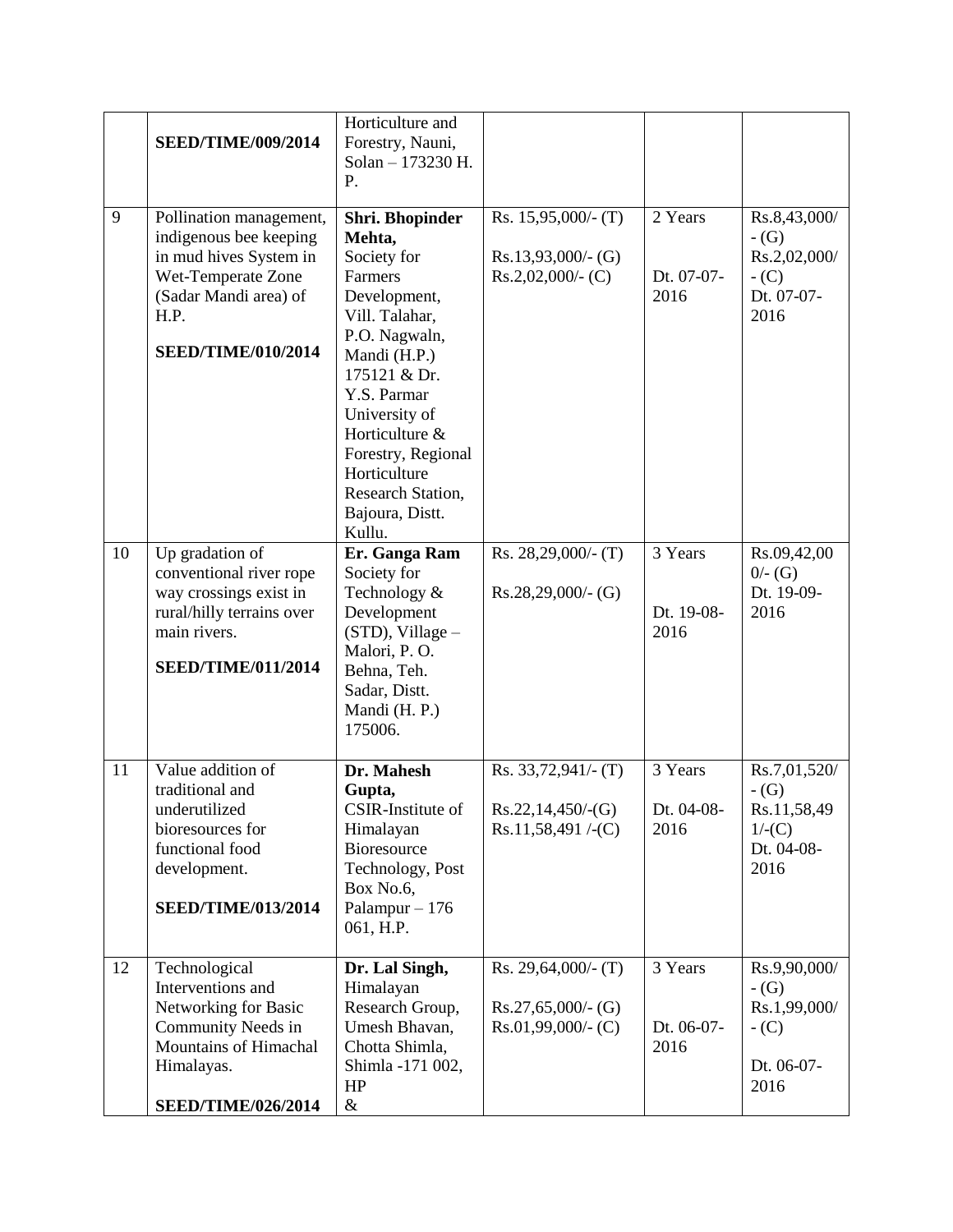|    |                           | Dr. Kulraj                |                        |            |                   |
|----|---------------------------|---------------------------|------------------------|------------|-------------------|
|    |                           | Kapoor,                   |                        |            |                   |
|    |                           | Himalayan Forest          |                        |            |                   |
|    |                           | <b>Research Institute</b> |                        |            |                   |
|    |                           | (HFRI), Conifer           |                        |            |                   |
|    |                           | Campus,                   |                        |            |                   |
|    |                           | Panthaghat,               |                        |            |                   |
|    |                           | Shimla - 171009           |                        |            |                   |
| 13 | Conservation of plant     | Dr. Anand Singh           | $Rs.49,83,000/-(T)$    | 3 Years    | Rs.6,00,000/      |
|    | genetic wealth of         | Jeena, Professor,         |                        |            | $-G$              |
|    | Uttarakhand and pre-      | Genetics and Plant        | Rs.34,17,000/- for     |            | Rs.15,71,00       |
|    | breeding through          | Breeding, G.B.            | G.B. P. Univ.          | Dt. 28-03- | $0$ /- (C) for    |
|    | community                 | Pant Univ. of             | $(Rs.18,46,000/-(G)$   | 2017       | G. B. P           |
|    | participation, protection | Agriculture $\&$          | $+$ Rs.15,71,000/- (C) |            |                   |
|    | of landraces and farmers  | Technology,               | $\&$                   |            |                   |
|    | varieties and benefit     | Pantnagar -               | $Rs.7,83,000/-(G)$     |            | Rs.2,50,000/      |
|    | sharing.                  | 263145,                   | for HGVS               |            | $-$ (G) for       |
|    |                           | Uttarakhand               | $\&$                   |            | <b>HGVS</b>       |
|    | <b>SEED/TIME/014/2014</b> | $\&$                      | $Rs.7,83,000/-(G)$     |            |                   |
|    |                           | Sh. Rajendra              | for UY&RDC             |            | $\&$              |
|    |                           | Singh Bisht,              |                        |            | Rs.               |
|    |                           | Himalayan Gram            |                        |            | $2,50,000/$ -     |
|    |                           | Vikas Samiti              |                        |            | for UY &          |
|    |                           | (HGVS),                   |                        |            | <b>RDC</b>        |
|    |                           | Gangolihat,               |                        |            | Dt.28-03-         |
|    |                           | Dasaithal -               |                        |            | 2017              |
|    |                           | Sonkihat Rd,              |                        |            |                   |
|    |                           | Futsil,                   |                        |            |                   |
|    |                           | Uttarakhand-              |                        |            |                   |
|    |                           | 262522                    |                        |            |                   |
|    |                           | $\&$                      |                        |            |                   |
|    |                           | Dr. Harpal Singh          |                        |            |                   |
|    |                           | Negi, Uttaranchal         |                        |            |                   |
|    |                           | Youth and Rural           |                        |            |                   |
|    |                           | Development               |                        |            |                   |
|    |                           | Centre                    |                        |            |                   |
|    |                           | (UY&RDC),                 |                        |            |                   |
|    |                           | Narayanbagar,             |                        |            |                   |
|    |                           | District Chamoli,         |                        |            |                   |
|    |                           | Uttarakhand-246           |                        |            |                   |
|    |                           | 455                       |                        |            |                   |
| 14 | Delivery model for eco-   | Ms. Zeenat Niazi,         | Rs. 1,07,88,000/-      | 3 Years    | Rs.               |
|    | friendly multi-hazard     | Society for               | (T)                    |            | 23,00,000/-       |
|    | resistant construction    | Development               | Rs. $83,53,000/$ - (G) |            | $\left( G\right)$ |
|    | technologies and water    | Alternatives,             | Rs. $24,35,000/-(C)$   | Dt.-20-02- | Rs.               |
|    | solutions in mountain     | B-32, TARA                |                        | 2017       | 19,75,000/-       |
|    | states.                   | Crescent, Qutub           |                        |            | (C)               |
|    |                           | Institutional Area,       |                        |            | Dt.-20-02-        |
|    | <b>SEED/TIME/018/2014</b> | New Delhi $-110$          |                        |            | 2017              |
|    |                           | 016                       |                        |            |                   |
| 15 | Bio-prospecting of        | Dr. Vineet                | Rs. $21,64,000/$ - (T) | 3 Years    | Rs.5,28,000/      |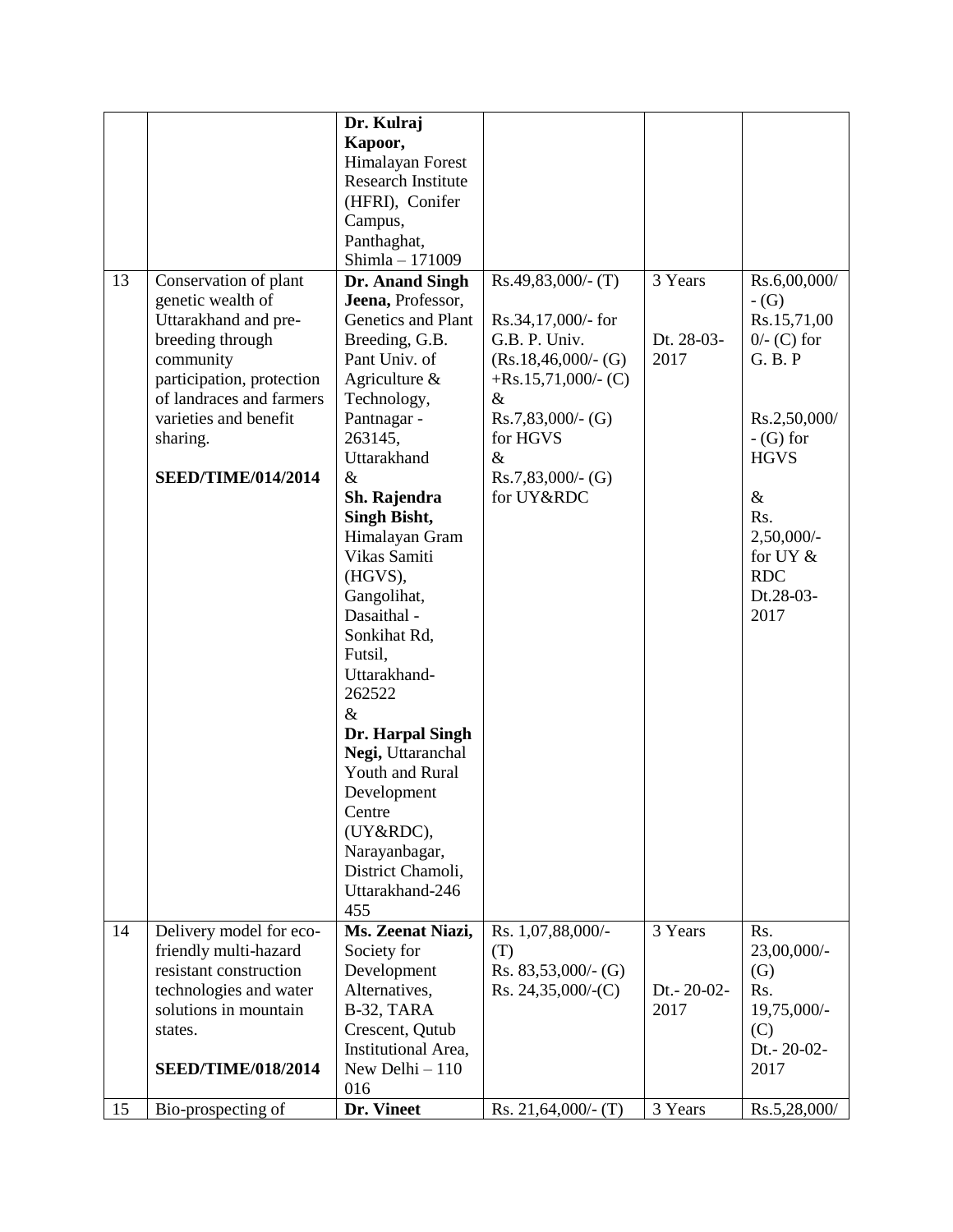|    | Essential oils.                                                                                                                                                                                    | Kumar,                                                                                                                                                                                                                                         |                                                                         |                               | $-G$                                                                         |
|----|----------------------------------------------------------------------------------------------------------------------------------------------------------------------------------------------------|------------------------------------------------------------------------------------------------------------------------------------------------------------------------------------------------------------------------------------------------|-------------------------------------------------------------------------|-------------------------------|------------------------------------------------------------------------------|
|    | <b>SEED/TIME/020/2014</b>                                                                                                                                                                          | Scientist $-F$ ,<br><b>Forest Research</b><br>Institute, P.O-<br>New Forest,<br>Dehradun-<br>248006                                                                                                                                            | Rs.16,68,000/(G)<br>$Rs.4,96,000/-(C)$                                  | Dt.-11-07-<br>2016            | Rs.4,96,000/<br>$-C$ )<br>Dt.-11-07-<br>2016                                 |
| 16 | <b>Restoration of Ecology</b><br>and economy of the<br>affected disaster area of<br><b>Uttarakhand Under</b><br>TIME program.<br><b>SEED/TIME/021/2014</b>                                         | Dr. Kiran Negi,<br>Himalayan<br>Environmental<br>Studies and<br>Conservation<br>Organization<br>(HESCO),<br>HESCO Goan,<br>Vill. - Shuklapur,<br>P.O. - Ambiwala,<br>Via - Prem Nagar,<br>District -<br>Dehradun,<br>Uttarakhand - 248<br>001. | Rs. $31,51,000/$ - (T)<br>$Rs.31,51,000/-(G)$                           | 3 Years<br>Dt. 11-07-<br>2016 | Rs.17,70,00<br>$0/- (G)$<br>Dt-11-07-<br>2016                                |
| 17 | Promotion of Polyhouse<br><b>Vegetable Production</b><br>Technology for<br>livelihood security in<br>Champawat and<br>Pithoragarh border<br>districts of Uttarakhand.<br><b>SEED/TIME/024/2014</b> | Dr. D.K. Singh,<br>Professor,<br>Department of<br>Vegetable<br>Science, College<br>of Agriculture,<br>G.B. Pant Univ. of<br>Agric. & Tech.,<br>Pantnagar $-263$<br>145 (Uttarakhand)                                                           | Rs. $55,54,000/$ - (T)<br>$Rs.35,54,000/-(G)$<br>Rs. $20,00,000/$ - (C) | 3 Years<br>Dt.-23-02-<br>2017 | Rs.<br>12,00,000/-<br>(G)<br>Rs.<br>20,00,000/-<br>(C)<br>Dt. 23-02-<br>2017 |
| 18 | Enhancement of<br>livelihood options based<br>on locally available<br>resources in disaster<br>affected villages in<br>Kedar valley of<br>Uttarakhand.<br><b>SEED/TIME/028/2014</b>                | Dr. R. K.<br>Maikhuri,<br>Scientist F &<br>Incharge. G. B.<br>Pant Institute of<br>Himalayan<br>Environment and<br>Development,<br>Garhwal Unit, P.<br>Box 92, Srinagar<br>(Garhwal) -<br>246174, Uttarakha<br>nd                              | Rs. 31,89,980/- (T)<br>$Rs.29,80,480/-(G)$<br>$Rs.2,09,500/$ - (C)      | 3 Years<br>Dt-14-07-<br>2016  | Rs.11,00,00<br>$0/- (G)$<br>Rs.2,09,500/<br>$-$ (C)<br>Dt.14-07-<br>2016     |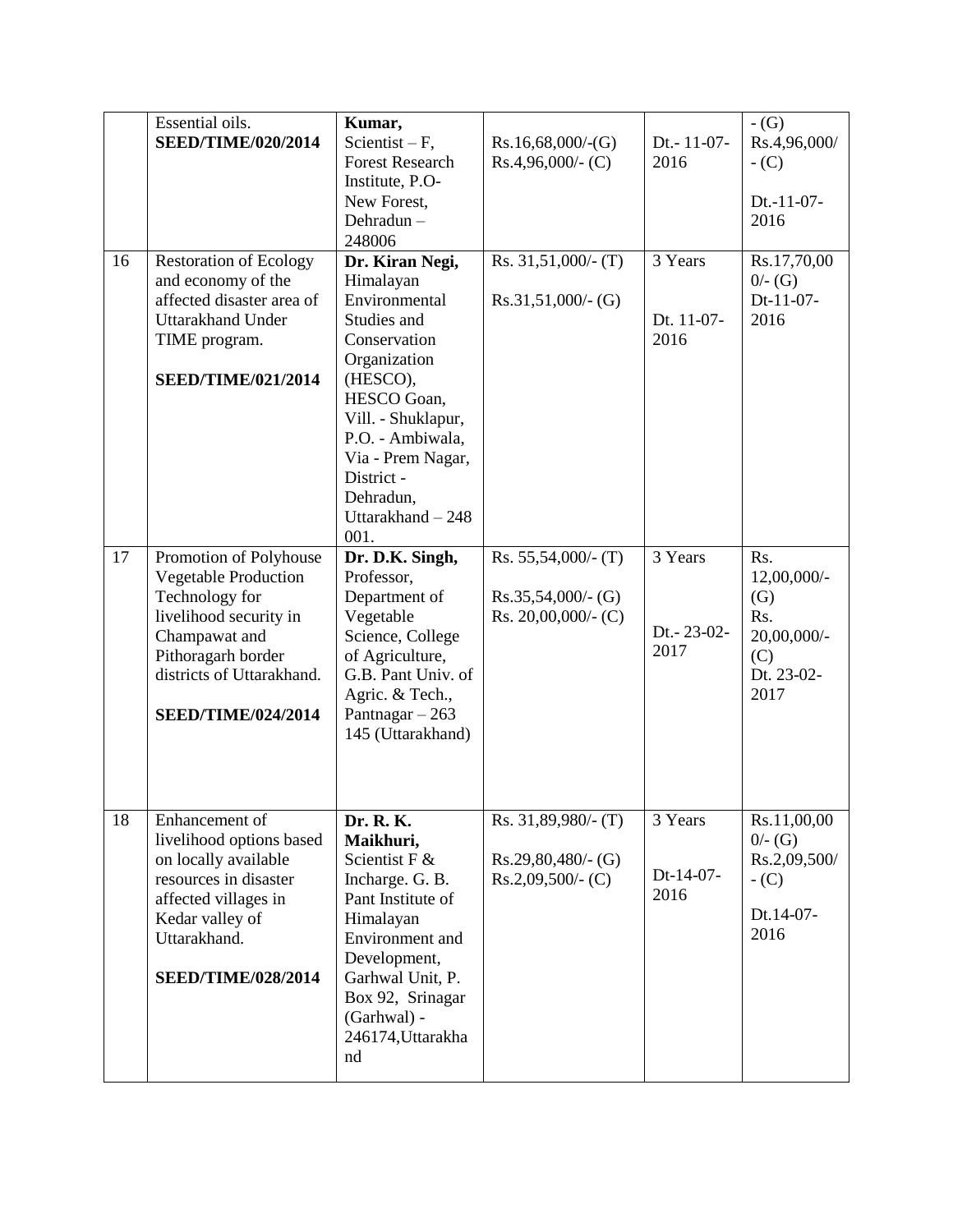| 19 | Dissemination and         | Dr. Anil P Joshi,  | $Rs. 75,55,384/- (T)$ | 3 Years    | Rs.            |
|----|---------------------------|--------------------|-----------------------|------------|----------------|
|    | evaluation of             | Himalayan          |                       |            | 24,69,296/-    |
|    | technologies through      | Environmental      | $Rs.75,55,384/- (G)$  |            | (G)            |
|    | networking of various     | Studies and        |                       |            | {HESCO-        |
|    | institutes and            | Conservation       |                       | Dt.-28-02- | Rs.13,25,70    |
|    | organization of           | Organization       |                       | 2017       | $0$ /- WII-Rs. |
|    | mountain ecosystem        | (HESCO),           |                       |            | $11,43,596/-$  |
|    | (Co-ordination            | HESCO Goan,        |                       |            | Dt.-28-02-     |
|    | proposal)                 | Vill. - Shuklapur, |                       |            | 2017           |
|    |                           | P.O. - Ambiwala,   |                       |            |                |
|    | <b>SEED/TIME/019/2014</b> | Via - Prem Nagar,  |                       |            |                |
|    |                           | District -         |                       |            |                |
|    |                           | Dehradun,          |                       |            |                |
|    |                           | Uttarakhand - 248  |                       |            |                |
|    |                           | 001.               |                       |            |                |
|    |                           | $\boldsymbol{\&}$  |                       |            |                |
|    |                           | Dr. Ruchi Badola   |                       |            |                |
|    |                           | Scientist-G/       |                       |            |                |
|    |                           | Senior Professor,  |                       |            |                |
|    |                           | Deptt.             |                       |            |                |
|    |                           | Ecodevelopment     |                       |            |                |
|    |                           | Planning $&$       |                       |            |                |
|    |                           | Participatory      |                       |            |                |
|    |                           | Management         |                       |            |                |
|    |                           | Wildlife Institute |                       |            |                |
|    |                           | of India,          |                       |            |                |
|    |                           | Chandrabani,       |                       |            |                |
|    |                           | Dehra Dun-         |                       |            |                |
|    |                           | 248001,            |                       |            |                |
|    |                           | Uttarakhand        |                       |            |                |
|    |                           |                    |                       |            |                |

## **Scheme for Young Scientists and Technologists (SYST)**

| Sl.No. | Title of the project and         | <b>PI</b> and Address       | <b>Total Cost</b> | <b>Duration and</b> |
|--------|----------------------------------|-----------------------------|-------------------|---------------------|
|        | File no.                         |                             |                   | Date of             |
|        |                                  |                             |                   | <b>Sanction</b>     |
| 1.     | SP/YO/003/2016                   | Dr. Santosh Kumar           | $Rs.14,46,400/-$  | 22.09.2016          |
|        |                                  | <b>Mishra</b>               |                   | 3 years             |
|        | Isolation and                    |                             |                   |                     |
|        | <b>Characterization of Novel</b> | College of Dairy            |                   |                     |
|        | Oxalate degrading Lactic         | Science and                 |                   |                     |
|        | acid bacteria for possible       | Technology, Guru            |                   |                     |
|        | probiotic management of          | <b>Angad Dev Veterinary</b> |                   |                     |
|        | kidney stone                     | and Animal Science          |                   |                     |
|        |                                  | University, Ludhiana,       |                   |                     |
|        |                                  | Punjab-141004               |                   |                     |
| 2.     | SP/YO/009/2016                   | Mrs. Ankita Misra           | Rs.25,31,200/-    | 17.03.2017          |
|        |                                  |                             |                   | 3 years             |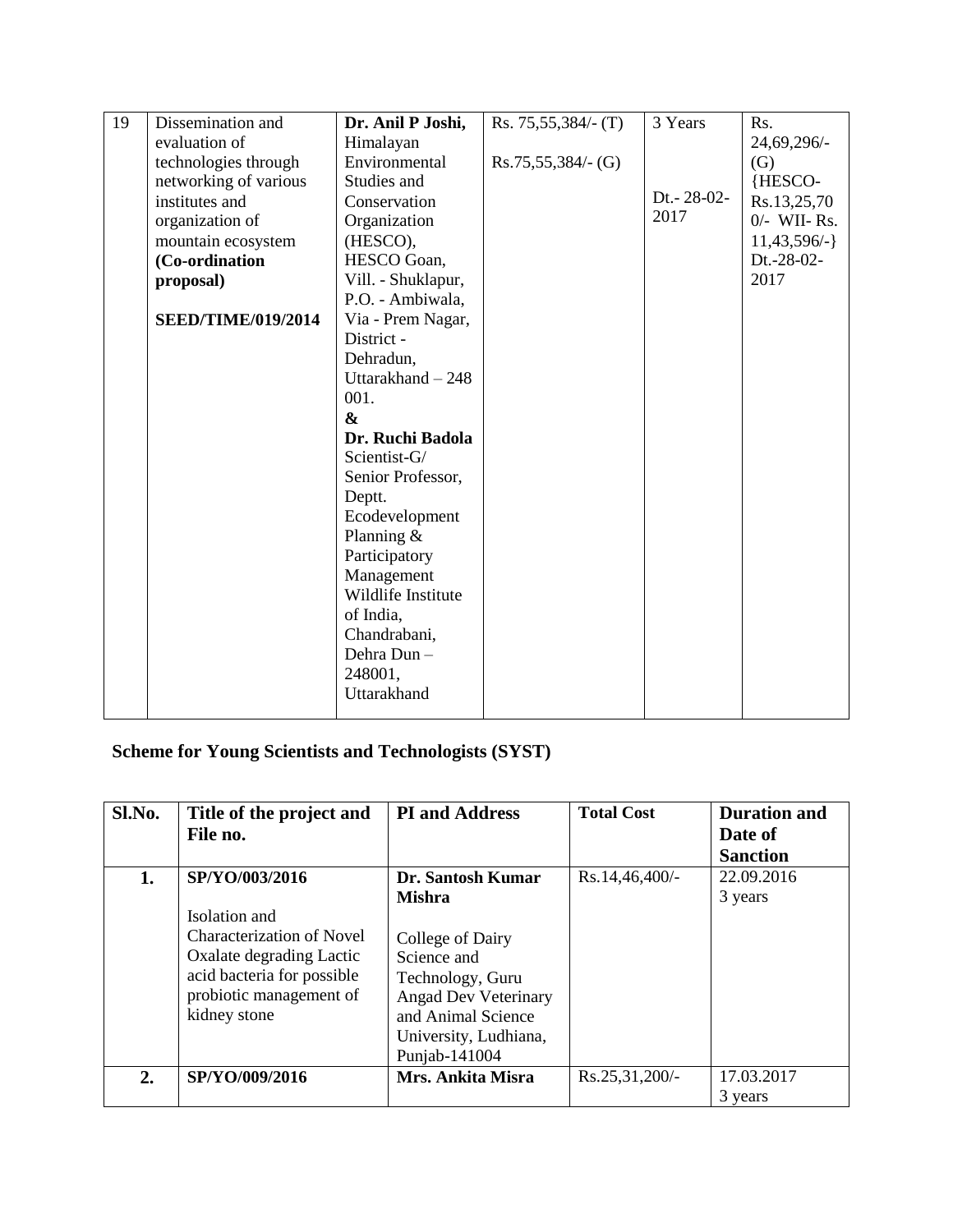|                  | Development of Plant               | <b>CSIR-National</b>                 |                |                       |
|------------------|------------------------------------|--------------------------------------|----------------|-----------------------|
|                  | <b>Based Synergistic Natural</b>   | <b>Botanical Research</b>            |                |                       |
|                  | Supplement and its                 | Institute, Lucknow-                  |                |                       |
|                  | Pharmacological Validation         | 226001                               |                |                       |
|                  | to Alleviate Gouty Arthritic       |                                      |                |                       |
|                  | Conditions                         |                                      |                |                       |
| 3.               | SP/YO/010/2016                     | Dr. N. Sudhakar                      | Rs.20,57,000/- | 17.02.2017<br>3 years |
|                  |                                    |                                      |                |                       |
|                  | Development and                    | Department of                        |                |                       |
|                  | Validation of a diagnostic         | Biotechnology,                       |                |                       |
|                  | kit for early detection of         | Dr.M.G.R. Educational                |                |                       |
|                  | HPV infection in Cervical          | and Research Institute,              |                |                       |
|                  | cancer                             | Maduravoyal, Chennai-                |                |                       |
|                  |                                    | 600095                               |                | 20.10.2016            |
| $\overline{4}$ . | SP/YO/014/2016                     | Mrs Runumi Gogoi                     | Rs.16,67,100/- | 2 years               |
|                  |                                    | Shriram Institute for                |                |                       |
|                  | Development of Jute Fabric         |                                      |                |                       |
|                  | based Synthetic Plaster cast       | Industrial Research, 19,             |                |                       |
|                  | for Orthopaedic<br>Immobilization  | University Road, New<br>Delhi-110007 |                |                       |
|                  |                                    |                                      |                | 07.11.2016            |
| 5.               | SP/YO/018/2016                     | Dr. K. Murugadass                    | Rs.10,80,362/- | 3 years               |
|                  |                                    | Amrita                               |                |                       |
|                  | Development of Indigenous          |                                      |                |                       |
|                  | 2D & 3D Retinal Imaging<br>device  | VishwaVidyapeetham-                  |                |                       |
|                  |                                    | University Amrita                    |                |                       |
|                  |                                    | Nagar, Coimbatore-                   |                |                       |
|                  |                                    |                                      |                |                       |
|                  |                                    | 641112, Tamil Nadu                   |                |                       |
| 6.               | SP/YO/026/2016                     | <b>GVS Ramakrishna</b>               | Rs.12,49,380/- | 19.09.2016            |
|                  |                                    |                                      |                | 3 years               |
|                  | Application of pullulan            | Department of                        |                |                       |
|                  | based Edible Active Films          | Biotechnotogy, K.L.                  |                |                       |
|                  | and Coatings (EAFC's) in           | University, Green                    |                |                       |
|                  | shelf life extension and           | fields, Vaddeswaram,                 |                |                       |
|                  | packaging of fresh produce         | Guntur (Dist.), Andhra               |                |                       |
|                  |                                    | Pradesh-522502                       |                |                       |
| 7.               | SP/YO/031/2016                     | Dr. Alok Prasad Das                  | Rs.32,51,148/- | 05.10.2016            |
|                  |                                    |                                      |                | 3 years               |
|                  | Bioreactor enhanced                | Department of                        |                |                       |
|                  | biorecovery of manganese           | <b>Chemical And Polymer</b>          |                |                       |
|                  | from mining waste residue          | Engineering, Tripura                 |                |                       |
|                  |                                    | University, A Central                |                |                       |
|                  |                                    | University,                          |                |                       |
|                  |                                    | Suryamaninagar,                      |                |                       |
|                  |                                    | Agartala                             |                |                       |
| 8.               | SP/YO/038-1/2016(G)                | Dr. Hitesh N Panchal                 | Rs.9,54,610/-  | 16.01.2017            |
|                  |                                    |                                      |                | 2 years               |
|                  | Investigation on Hybrid            | Government                           |                |                       |
|                  | <b>Solar Desalination System</b>   | Engineering College,                 |                |                       |
|                  | integrated with<br>humidification, | At & Po:Katpur, Patan-<br>384265     |                |                       |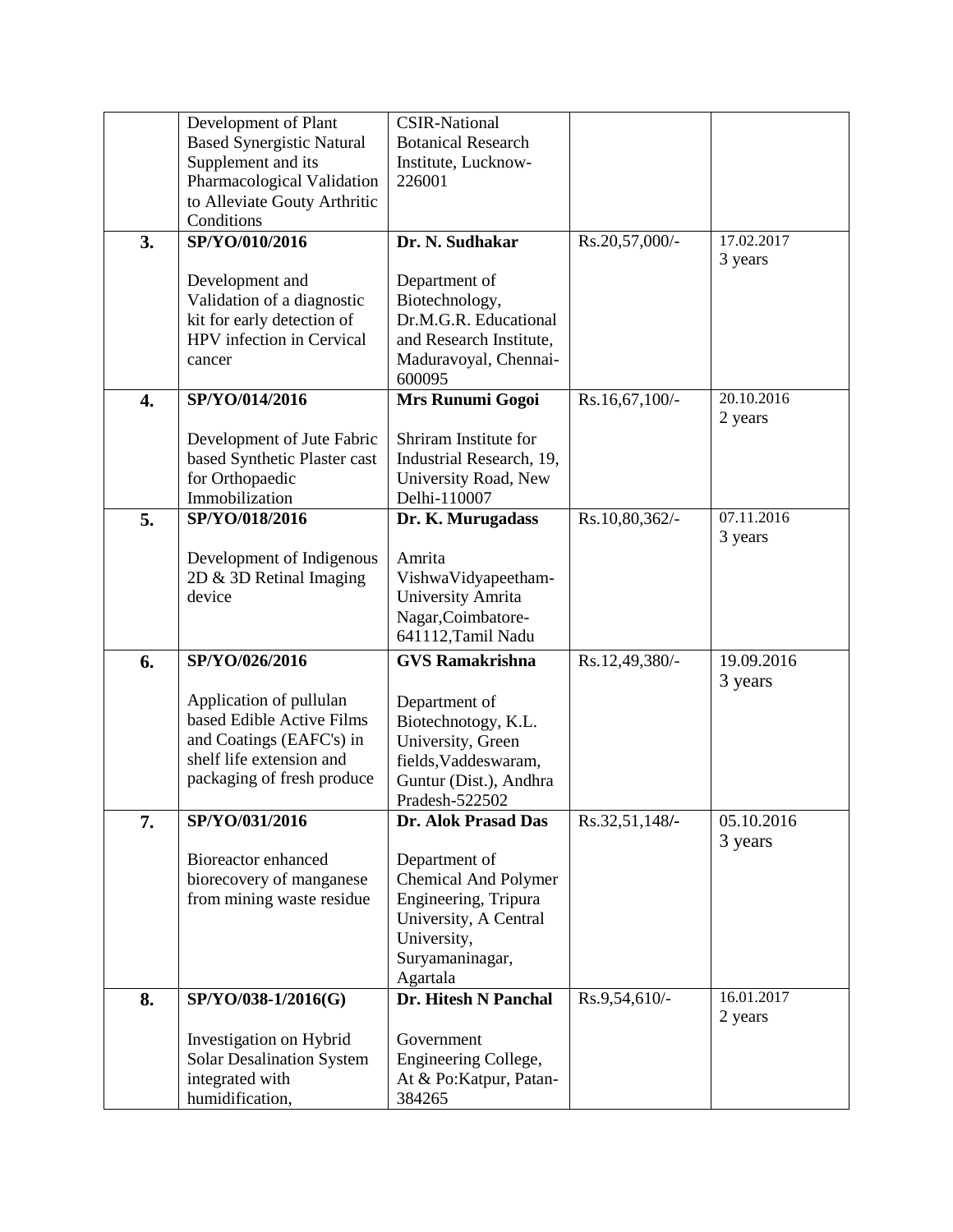|     | dehumidification and single      |                                |                |            |
|-----|----------------------------------|--------------------------------|----------------|------------|
|     | stage flashing water             |                                |                |            |
|     | evaporation for rural            |                                |                |            |
|     | application                      |                                |                |            |
| 9.  | SP/YO/039/2016                   | Ms. Sudeshna Bagchi            | Rs.20,89,520/- | 12.09.2016 |
|     |                                  |                                |                | 3years     |
|     | Design and Development of        | <b>CSIR-Central Scientific</b> |                |            |
|     | <b>Smart Monitoring System</b>   | Instruments                    |                |            |
|     | for Livestock Emissions          | Organization,                  |                |            |
|     |                                  | Chandigarh                     |                |            |
| 10. | SP/YO/051/2016                   | Dr. Bhagyashree A.             | Rs.26,55,500/- | 27.02.2017 |
|     |                                  | <b>Korde</b>                   |                | 3 years    |
|     | Hierarchically                   |                                |                |            |
|     | nanopatterned polymer            | <b>CSIR-National</b>           |                |            |
|     | adsorbents:                      | Environmental                  |                |            |
|     | decontamination of as from       | <b>Engineering Research</b>    |                |            |
|     | drinking water resource          | Institute(NEERI)               |                |            |
|     |                                  | Nehru Nagar Nagpur             |                |            |
|     |                                  |                                |                |            |
| 11. | SP/YO/052/2016                   | Dr. Surabhi Dipali             | Rs.32,16,330/- | 30.03.2017 |
|     |                                  | Muduli                         |                | 3 years    |
|     | Manufacture of low cost          | CSIR-Institute of              |                |            |
|     | building brick for rural         | <b>Minerals and Materials</b>  |                |            |
|     | housing through mineral          |                                |                |            |
|     | cementation technology           | Technology,<br>Bhubaneswar-    |                |            |
|     |                                  | 751013, Odisha                 |                |            |
| 12. | SP/YO/054/2016                   | Dr. Munmun Khanra              | Rs.22,21,816/- | 28.11.2016 |
|     |                                  |                                |                | 3 years    |
|     | Development of Battery           | National Institute of          |                |            |
|     | Supercapacitor Hybrid            | Technology, Silchar,           |                |            |
|     | <b>Energy Storage System for</b> | Dist-Cachar, Assam-            |                |            |
|     | Stand-alone Solar                | 788010.                        |                |            |
|     | Photovoltaic Power System        |                                |                |            |
| 13. | SP/YO/060/2016                   | Dr. Manasi Samarth             | Rs.15,09,189/- | 17.02.2017 |
|     |                                  | Patwardhan                     |                | 3 years    |
|     | Distributed predictive           |                                |                |            |
|     | mental health analytics of       | Vishwakarma Institute          |                |            |
|     | netizens using advances in       | of Technology, 666,            |                |            |
|     | data mining                      | Upper Indira Nagar,            |                |            |
|     |                                  | Bibwewadi, Pune,               |                |            |
|     |                                  | Maharashtra-411037             |                |            |
| 14. | SP/YO/075/2016                   | Dr. Bireswar Sinha             | Rs.26,58,622/- | 26.09.2016 |
|     |                                  |                                |                | 2 years    |
|     | Mass production of native        | Department of Plant            |                |            |
|     | Trichoderma spp with             | Pathology, College of          |                |            |
|     | locally available                | Agriculture, Central           |                |            |
|     | agricultural waste or            | Agricultural University,       |                |            |
|     | substrates and its promotion     | Imphal, Manipur-795            |                |            |
|     | among the vegetable              | 004                            |                |            |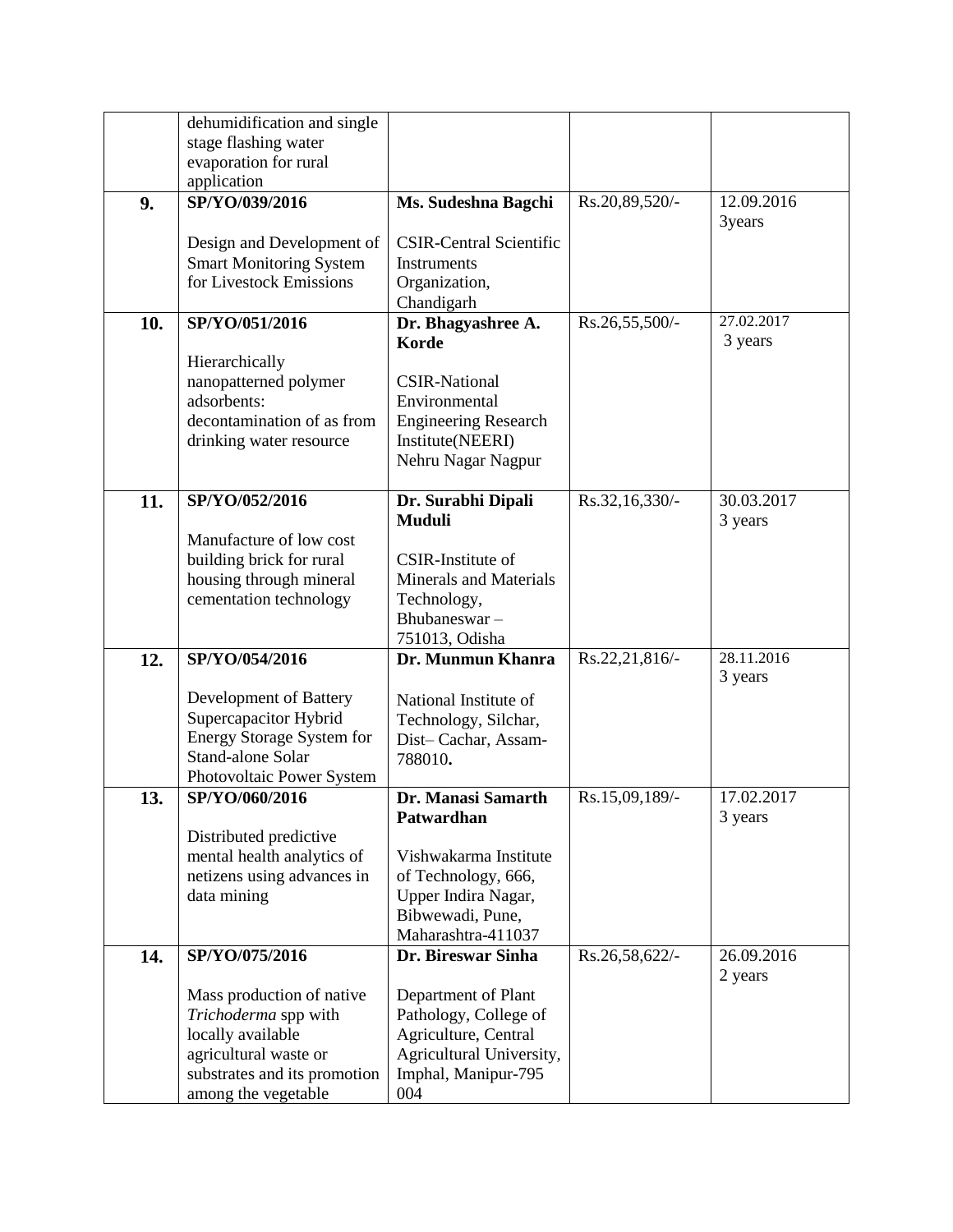|     | growers in Manipur             |                          |                 |            |
|-----|--------------------------------|--------------------------|-----------------|------------|
| 15. | SP/YO/080/2016                 | Dr. Rekha Chawla         | Rs.19,45,731/-  | 14.02.2017 |
|     |                                |                          |                 | 3 years    |
|     | Synergistic effect of          | Guru Dev Angad           |                 |            |
|     | Modified Atmosphere            | Veterinary and Animal    |                 |            |
|     | Packaging (MAP) and            | Sciences University,     |                 |            |
|     | antimicrobial edible           | Ferozpur Road,           |                 |            |
|     | packaging on shelf life of     | Ludhiana, Punjab-        |                 |            |
|     |                                |                          |                 |            |
|     | composite diary foods          | 141004                   |                 |            |
|     | (Doda burfi and bottle         |                          |                 |            |
|     | gourd burfi)                   |                          |                 |            |
| 16. | SP/YO/082/2016                 | Dr. K Shankarganesh      | Rs.19,81,116/-  | 14.09.2016 |
|     |                                |                          |                 | 3 years    |
|     | <b>Exploration</b> and         | Division of crop         |                 |            |
|     | development of thermal         | Protection, ICAR-        |                 |            |
|     | tolerant strain of biocontrol  | Central Institute for    |                 |            |
|     | agent, Acerophagus papaya      | Cotton Research,         |                 |            |
|     | for sustainable management     | Regional Station,        |                 |            |
|     | of papaya mealybug,            | Coimbatore, Tamil        |                 |            |
|     | Paracoccus marginatus in       | Nadu                     |                 |            |
|     | crops                          |                          |                 |            |
| 17. | SP/YO/084/2016                 | Dr. Nandita Sahana       | Rs.22,73,100/-  | 20.02.2017 |
|     |                                |                          |                 | 3 years    |
|     | Generation of Elite, disease   | Department of            |                 |            |
|     | free planting material of      | Biochemistry, Faculty    |                 |            |
|     | turmeric through               | of Agriculture, Uttar    |                 |            |
|     | micropropagation and           | Banga Krishi             |                 |            |
|     | distribution among tribal      | Viswavidyalaya,          |                 |            |
|     | farmers of terrain plain of    | Pundibari, Coochbehar-   |                 |            |
|     | West Bengal                    | 736165                   |                 |            |
| 18. | SP/YO/096/2016                 | Dr. Umesh M.R.           | Rs.25,30,911/-  | 16.12.2016 |
|     |                                |                          |                 | 3 years    |
|     | Spatio-temporal Analysis       | University of            |                 |            |
|     | and modelling of               | Agricultural Sciences,   |                 |            |
|     | greenhouse gas emissions       | Raichur, Karnataka       |                 |            |
|     | from paddy ecosystems          |                          |                 |            |
|     | under varied water and         |                          |                 |            |
|     | nutrient management            |                          |                 |            |
| 19. | SP/YO/099/2016                 | Dr. Murli Dhar           | Rs. 25,06,307/- | 30.03.2017 |
|     |                                | <b>Meena</b>             |                 | 3 years    |
|     | Developing Low Cost            |                          |                 |            |
|     | <b>Ameliorating Amendments</b> | <b>ICAR-Central Soil</b> |                 |            |
|     | For Reclamation of Sodic       | <b>Salinity Research</b> |                 |            |
|     | Soil By Using Municipal        | Institute, Division of   |                 |            |
|     | Solid Waste                    | Soil and Crop            |                 |            |
|     |                                | Management, Zarifa       |                 |            |
|     |                                |                          |                 |            |
|     |                                | Farm, Kachhwa Road,      |                 |            |
|     |                                | Karnal - 132 001,        |                 |            |
|     |                                | Haryana                  |                 |            |
| 20. | SP/YO/105/2016                 | Dr. Prosenjit Saha       | Rs.21,03,747/-  | 17.02.2017 |